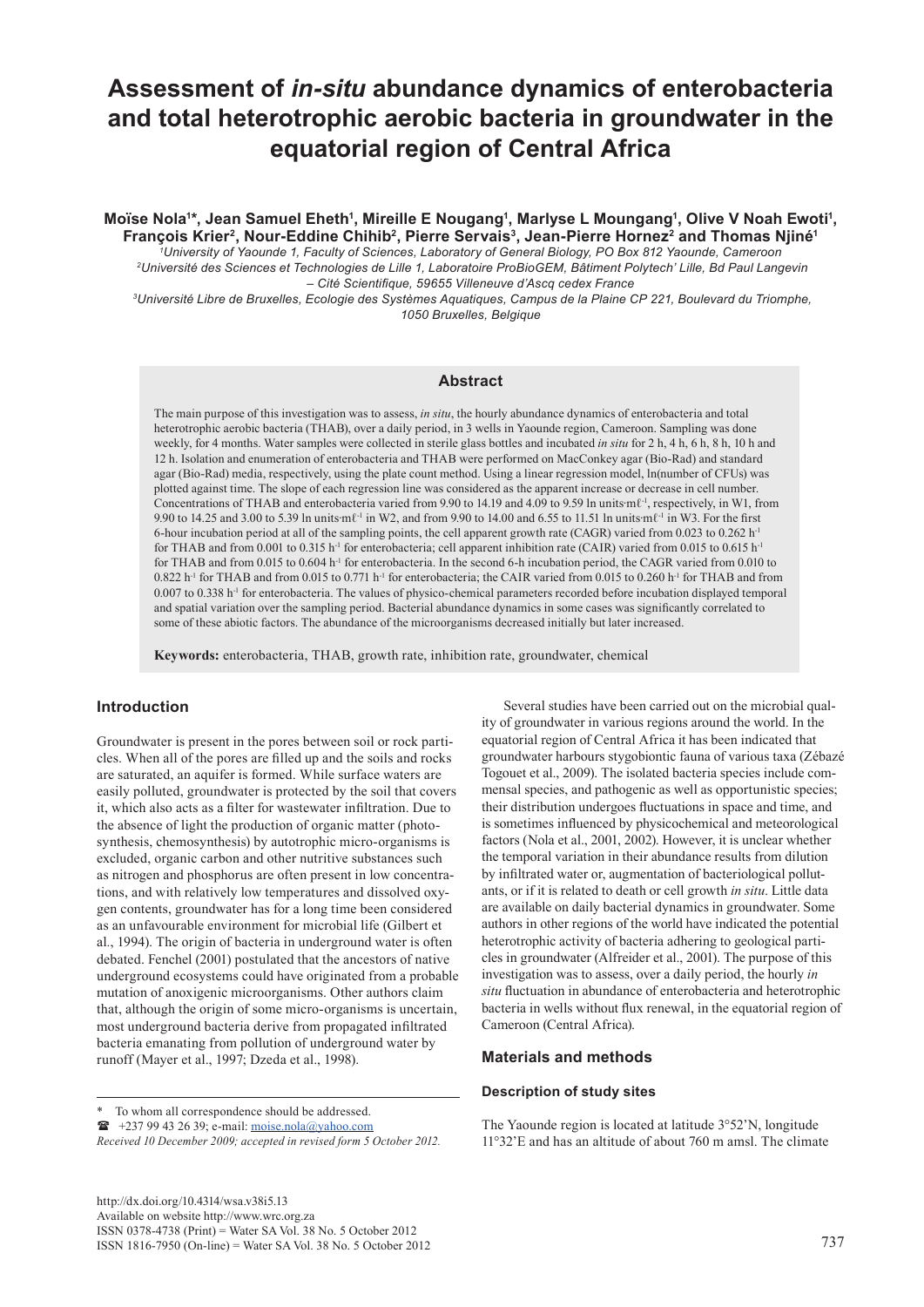is typically equatorial, with 4 unequal seasons (Succhel, 1972). A mild rainy season from April to June, a mild dry season from July to August, a peak rainy season from September to November and a peak dry season from December to March. Soil is ferro-lateritic and acidic, the pH values in general being lower than 6 (Bachelier, 1959). Three well water points coded W1, W2 and W3 were chosen, based on their importance as a drinking water supply for the communities, the higher density of the neighbouring communities and the permanent presence of water in these wells during all seasons of the year. The depths of the wells were: 420 cm, 405 cm and 410 cm for W1, W<sub>2</sub> and W<sub>3</sub>, respectively. During the experimental period use of these wells by the communities was temporarily halted for a period of 24 h. Each well point was sampled once a week. The study was carried out from April to July 2009 and weeks were numbered 1 to 17.

## **Water sampling and assessment of bacterial abundance**

At each well point on the sampling day, the water temperature and the water column thickness were measured. The water was initially collected in a 500 mℓ sterile glass bottle labelled T, and in a 1 000 mℓ clean polyethylene bottle. A volume of 500 mℓ of each sample was introduced in 3 series of 6 sterile glass bottles labelled A, B, C, D, E and F. Each of these bottles was attached to a thin sterilised wire and was immersed in the water column in the same wells at 6:00, thus incubated *in situ*. The sample labelled T and that in the polyethylene bottle were transported to the laboratory at 4°C, for bacteriological and physico-chemical analyses, respectively.

The 3 samples labelled A were removed from the well column after 2 h of incubation. While the remaining bottles labelled B, C, D, E and F were removed from the well after 4 h, 6 h, 8 h, 10 h and 12 h of incubation, respectively. Each sample was immediately transported to the laboratory on ice for bacteriological analysis of the enterobacteria and total heterotrophic aerobic bacteria (THAB). The enumeration of enterobacteria and THAB was performed on MacConkey agar (Bio-Rad) and standard agar (Bio-Rad) media, respectively, using the plate count method (Marchal et al., 1991). The Gram staining and biochemical identification (including the use of D-glucose and nitrate, production of indole, presence or absence of catalase and oxidase) of enterobacteria were carried out according to Holt et al. (2000). Bacterial abundance was expressed as the number of colony forming units (CFUs) per mℓ of water.

The physico-chemical parameters considered were temperature, pH, electrical conductivity, total suspended solids (TSS), colour, turbidity,  $CO_2$ , NH<sub>4</sub><sup>+</sup> and BOD5. These parameters were chosen in accordance with the availability of laboratory reagents and their general importance for the bacterial survival in groundwater. The analysis was performed using standard methods (Rodier, 1996; APHA, 1998) and was carried out only on water sampled at 6:00 on the sampling day.

## **Data analysis**

The average values for the number of CFUs obtained from each water sample for each group of bacteria considered were transformed into ln units. The mean values of the bacterial abundances with respect to the sampling week number (numbered from 1 to 17) were illustrated by semi-logarithmic histograms. Ln(number of CFUs) was plotted against duration for each site during each sampling period. The incubation period was

divided in 2 sub-periods: from the initial moment up to the  $6<sup>th</sup>$ hour (from 6:00 to 12:00), and from the 6<sup>th</sup> hour up to the 12<sup>th</sup> hour (from 12:00 to 18:00). Graphs were then plotted for each of the two sub-periods considered.

Each straight regression line equation ( $y = ax + b$ ) was calculated using the method of least squares (Bailey, 1981; Tofallis, 2009). In this equation: *y* is the ln(number of CFUs),  *is the incubation duration (2 h). The straight regression line* obtained is equated with the exponential phase, for example, that of bacterial growth in non-renewed culture medium. The slope *a* of each regression line was considered to be the cell apparent dynamics for 2 h. Since the frequency with which samples were removed from the wells was every 2 h, each slope value was divided by 2 to obtain the hourly value for the apparent cell dynamics. This was compared to the cell apparent growth rate (CAGR), when positive, or to the cell apparent inhibition rate (CAIR) when negative. The Spearman correlation test was performed between the cell abundance dynamics and physico-chemical parameters recorded at the initial sampling time. The absolute values of CAIR were considered in this assessment. All calculations were performed using the SPSS 12.0 programme.

# **Results**

#### **Physico-chemical and hydrological characteristics**

Water column thickness ranged between 166 and 214 cm (Fig. 1), and water temperature between 19 and 20°C. Turbidity in W1 varied from 1.2 to 7.7 NTU, and in Wells W2 and W3 varied from 1.4 to 32.4 NTU, and 1.8 to 103 NTU, respectively (Fig. 1). The highest concentration of TSS was 10 mg∙ℓ-1 in Well W1, 30 mg⋅ℓ<sup>-1</sup> in Well W2 and 102 mg⋅ℓ<sup>-1</sup> in Well W3. The presence of TSS was sometimes rare in W1 (Fig. 1). Water colour reached 37 PtCo in Well W1, 152 PtCo in Well W2, and 494 PtCo in W3. In Well W1, water was sometimes colourless (Fig. 1). The pH values ranged between 5.45 and 6.04 in Well W1, between 4.93 and 5.35 in Well W2 and between 6.87 and 8.04 in Well W3. The highest concentration of dissolved CO<sub>2</sub> for the three wells was 15.84 mg⋅ $\ell$ <sup>-1</sup>. The lowest concentration was 8.8 mg∙ℓ-1 for Wells W1 and W2 and 7.04 mg∙ℓ-1 for Well W<sub>3</sub> (Fig. 1). The electrical conductivity fluctuated between 445 and 525 μS⋅cm<sup>-1</sup> in W1, between 244 and 272 μS⋅cm<sup>-1</sup> in W2, and between 524 and 767 μS∙cm-1 in W3 (Fig. 1). The concentration of NH<sub>4</sub><sup>+</sup> varied from 2.65 to 5.05 mg⋅ $\ell$ <sup>-1</sup> in W1, 2.42 to 3.94 mg⋅ $\ell$ <sup>-1</sup> in W2 and from 5.1 to 10.2 mg∙ℓ-1 in W3. The BOD5 values ranged between 10 and 125 mg∙ℓ-1 in W1, between 5 and 25 mg∙ℓ-1 in W2 and between 5 and 100 mg∙ℓ-1 in Well W3 (Fig. 1).

## **Bacteriological characteristics**

## *Temporal variation in the concentration of THAB*

In Well W1, the abundance of THAB at the initial time ranged from 9.90 to 14.19 ln units m $\ell$ <sup>-1</sup> (Fig. 2). The abundance of THAB underwent temporal variations during the incubation periods. The highest CFU counts observed after 2 h, 4 h, 6 h, 8 h, 10 h and 12 h of incubation were 13.36, 13.00, 13.12, 13.71, 14.20 and 15.33 ln units∙mℓ-1 respectively. During Week 5, a gradual increase in the abundance of THAB occurred, which ranged from 9.90 to 12.74 ln units  $m\ell$ <sup>-1</sup> and was observed during the first 6 hours of incubation (Fig. 2). This phenomenon was also observed during the first 8 h of incubation in Week 13, and the abundance in THAB varied from 11.51 to 13.71 ln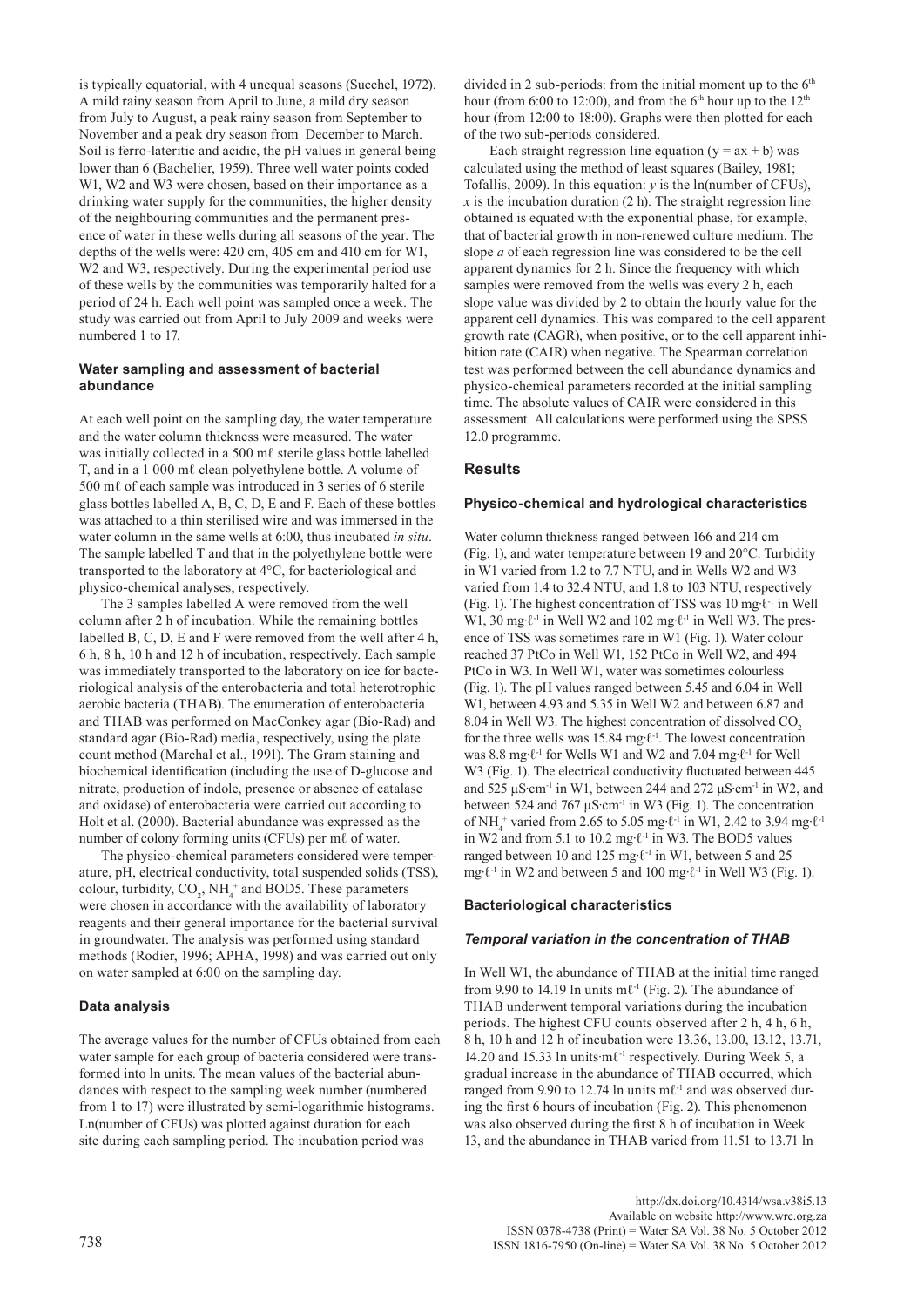

units∙mℓ-1 (Fig. 2). In some sampling weeks, a decrease in CFU abundance was observed during the first few hours of incubation (Fig. 2). The CFU abundance in Well W1 varied from 9.90 to 13.12 ln units∙mℓ-1 after 6 h of incubation, and from 10.60 to 15.33 ln units∙mℓ-1 after 12 h of incubation (Fig. 2).

In Well W2, the THAB abundance ranged from 9.90 to 14.25 ln units∙mℓ-1 (Fig. 2). The highest value of the CFU abundance after 2 h, 4 h, 6 h, 8 h and 10 h of incubation was 13.08, 13.71, 13.49, 13.86 and 14 ln units∙mℓ-1, respectively (Fig. 2). The lowest cell abundance after 6 h of incubation was 9.90 ln units∙mℓ-1. The highest cell abundance recorded after 12 h of incubation was 14.63 ln units∙mℓ-1, recorded in Week 2. In this week, the initial CFU abundance was 12.97 ln units∙mℓ-1; after 2 h, 4 h, 6 h, 8 h and 10 h of incubation, it was 9.90, 11.98, 11.51, 10.60 and 13.4 ln units∙mℓ-1, respectively (Fig. 2).

In Well W3, initial THAB abundance ranged from 9.90 to 14 ln units∙mℓ-1. During the incubations an increase in abundance occurred in some sampling weeks, as observed in Wells W1 and W2 (Fig. 2). The greatest CFU abundance observed after 2 h, 4 h, 6 h, 8 h, 10 h and 12 h of incubation was 13.91, 14.39, 14.41, 14.26, 14.93 and 15.88 ln units∙mℓ-1, respectively (Fig. 2).

 $s$ , a decrease in CFU During Weeks 13 and 14, a gradual increase was observed in the first 4 hours, from 11.98 to 12.90 ln units∙mℓ-1 and from 13.77 to 14.39 ln units∙mℓ-1, respectively (Fig. 2). During Weeks 6 and 7, the CFU abundances at the initial moments were 13.08 and 13.51 ln units∙mℓ-1, respectively. After 6 h of incubation, the counts were 14.41 and 12.10 ln units∙mℓ-1,respectively. The highest CFU abundances were recorded after 12 h. The values were 14.63 and 13.81 ln units∙mℓ-1, respectively (Fig. 2).  $\alpha$  a decrease in CFU During Weeks 13 and 14, a gradual increase was o

# *Temporal variation in the number of enterobacteria*

Bacteria isolated on MacConkey agar medium (Bio-Rad) and considered as enterobacteria were: straight rods, Gram negative, indole-producing, nitrate-reducing, D-glucose fermenting, oxidase negative and catalase positive. The initial number of enterobacteria in Well W1 fluctuated between 4.09 and 9.59 ln units∙mℓ-1 (Fig. 3). The highest value of the CFU abundance after 2 h, 4 h, 6 h, 8 h, 10 h and 12 h of incubation was 7.97, 7.93, 7.91, 8.13, 8.40 and 9.18 ln units∙mℓ<sup>-1</sup>, respectively (Fig. 3). In this well, with the exception of Week 1, a decrease was observed in cell counts of enterobacteria during the first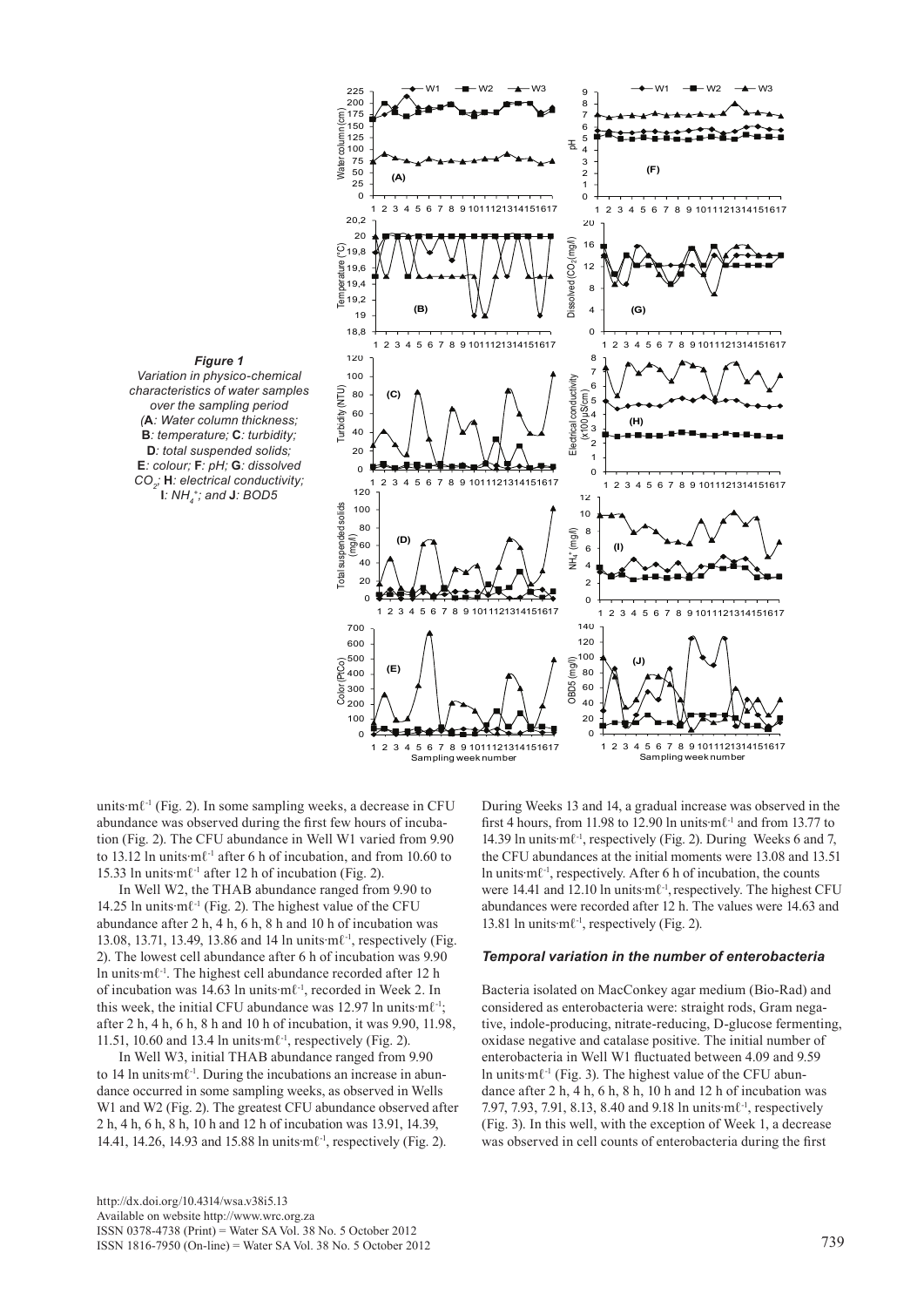

*Figure 2*

Figure 2: Temporal variation of mean values of the abundance of THAB in samples during each sampling week in wells W1, W2 and W3 respectively. *Temporal variation of mean values of the abundance of THAB in samples for each sampling week in Wells W1, W2 and W3, respectively*



*Figure 3*

Figure 3: Temporal variation of mean values of the Enterobacteria abundance in samples during each sampling week in wells W1, W2 and W3 *Temporal variation of mean values of enterobacteria abundance in samples for each sampling week in Wells W1, W2 and W3, respectively*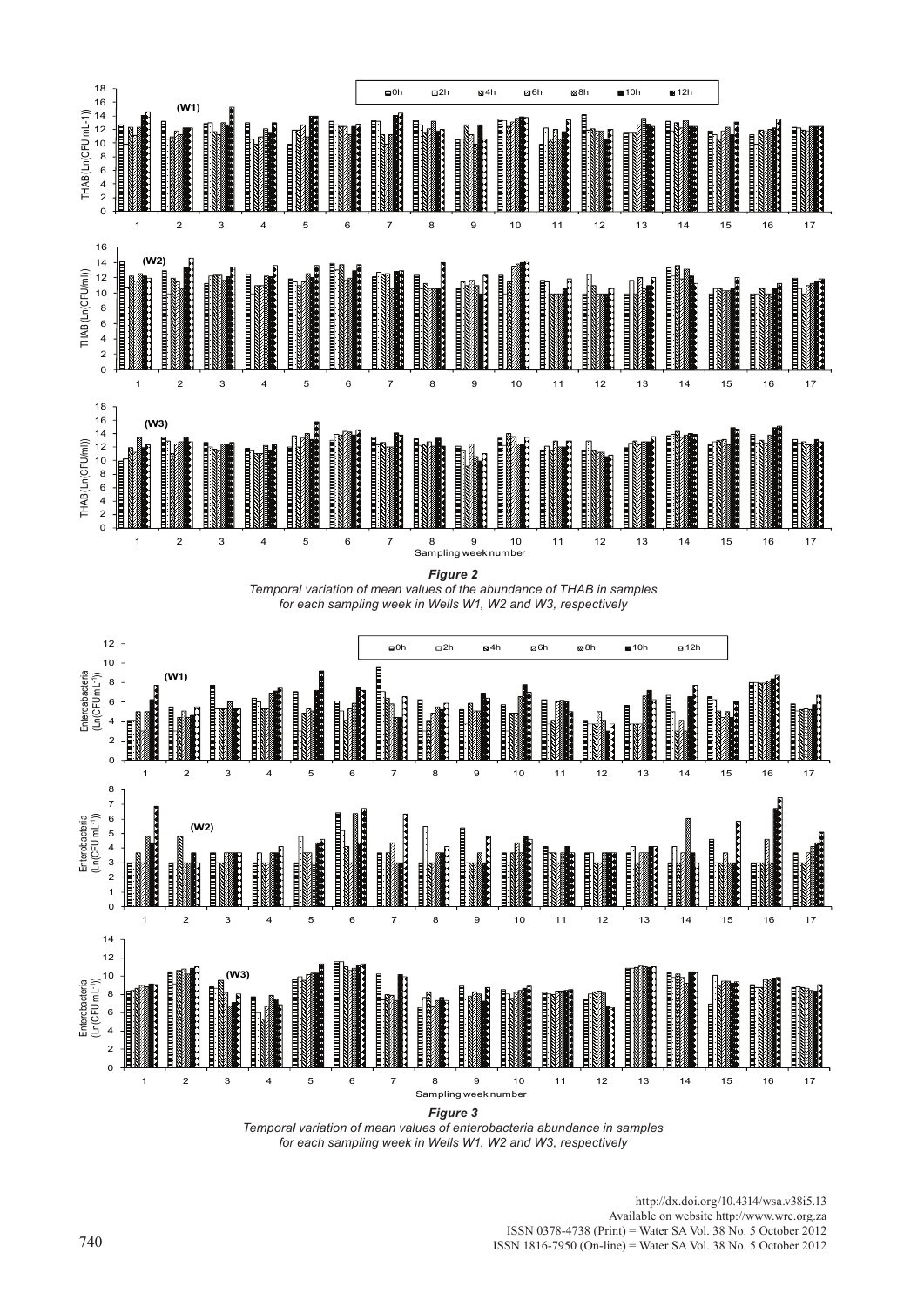| Table 1                                                                                                                          |                                                                                                                  |                 |                |                 |                |                 |  |  |  |  |
|----------------------------------------------------------------------------------------------------------------------------------|------------------------------------------------------------------------------------------------------------------|-----------------|----------------|-----------------|----------------|-----------------|--|--|--|--|
| Abundance dynamics of THAB (regression coefficient) in Wells W1, W2 and W3<br>during the first and second 6-h incubation periods |                                                                                                                  |                 |                |                 |                |                 |  |  |  |  |
| Sampling                                                                                                                         | Cell abundance dynamics (h <sup>-1</sup> ) in each well during each considered sequence of the incubation period |                 |                |                 |                |                 |  |  |  |  |
| week                                                                                                                             |                                                                                                                  | Well W1         |                | Well W2         | Well W3        |                 |  |  |  |  |
|                                                                                                                                  | $6:00 - 12:00$                                                                                                   | $12:00 - 18:00$ | $6:00 - 12:00$ | $12:00 - 18:00$ | $6:00 - 12:00$ | $12:00 - 18:00$ |  |  |  |  |
| $\mathbf{1}$                                                                                                                     | $-0.102$                                                                                                         | 0.622           | $-0.323$       | 0.042           | 0.262          | 0.094           |  |  |  |  |
|                                                                                                                                  | (0.042)                                                                                                          | (0.966)         | (0.321)        | (0.073)         | (0.638)        | (0.066)         |  |  |  |  |
| $\overline{2}$                                                                                                                   | $-0.188$                                                                                                         | 0.118           | $-0.115$       | 0.607           | $-0.258$       | 0.092           |  |  |  |  |
|                                                                                                                                  | (0.182)                                                                                                          | (0.404)         | (0.053)        | (0.743)         | (0.377)        | (0.307)         |  |  |  |  |
| $\overline{\mathbf{3}}$                                                                                                          | $-0.310$                                                                                                         | 0.586           | 0.167          | 0.182           | $-0.195$       | 0.179           |  |  |  |  |
|                                                                                                                                  | (0.824)                                                                                                          | (0.814)         | (0.664)        | (0.415)         | (0.951)        | (0.721)         |  |  |  |  |
| 4                                                                                                                                | $-0.337$                                                                                                         | 0.277           | $-0.165$       | 0.387           | $-0.153$       | 0.169           |  |  |  |  |
|                                                                                                                                  | (0.423)                                                                                                          | (0.631)         | (0.163)        | (0.876)         | (0.900)        | (0.431)         |  |  |  |  |
| 5                                                                                                                                | 0.425                                                                                                            | 0.339           | $-0.076$       | 0.297           | 0.106          | 0.339           |  |  |  |  |
|                                                                                                                                  | (0.811)                                                                                                          | (0.376)         | (0.315)        | (0.727)         | (0.109)        | (0.493)         |  |  |  |  |
| 6                                                                                                                                | $-0.129$                                                                                                         | 0.111           | $-0.306$       | 0.355           | 0.197          | 0.010           |  |  |  |  |
|                                                                                                                                  | (0.841)                                                                                                          | (0.184)         | (0.612)        | (0.960)         | (0.855)        | (0.005)         |  |  |  |  |
| 7                                                                                                                                | $-0.615$                                                                                                         | 0.822           | 0.039          | 0.166           | $-0.195$       | 0.363           |  |  |  |  |
|                                                                                                                                  | (0.904)                                                                                                          | (0.928)         | (0.210)        | (0.153)         | (0.676)        | (0.702)         |  |  |  |  |
| 8                                                                                                                                | $-0.228$                                                                                                         | $-0.089$        | $-0.234$       | 0.512           | $-0.054$       | $-0.023$        |  |  |  |  |
|                                                                                                                                  | (0.585)                                                                                                          | (0.126)         | (0.510)        | (0.600)         | (0.123)        | (0.016)         |  |  |  |  |
| $\overline{9}$                                                                                                                   | 0.208                                                                                                            | 0.035           | 0.139          | 0.049           | $-0.070$       | $-0.260$        |  |  |  |  |
|                                                                                                                                  | (0.300)                                                                                                          | (0.005)         | (0.519)        | (0.014)         | (0.014)        | (0.372)         |  |  |  |  |
| 10                                                                                                                               | $-0.116$                                                                                                         | 0.104           | 0.245          | 0.117           | 0.124          | $-0.027$        |  |  |  |  |
|                                                                                                                                  | (0.375)                                                                                                          | (0.612)         | (0.175)        | (0.959)         | (0.182)        | (0.011)         |  |  |  |  |
| 11                                                                                                                               | 0.244                                                                                                            | 0.267           | $-0.349$       | 0.327           | 0.023          | 0.150           |  |  |  |  |
|                                                                                                                                  | (0.293)                                                                                                          | (0.326)         | (0.838)        | (0.844)         | (0.032)        | (0.763)         |  |  |  |  |
| 12                                                                                                                               | $-0.342$                                                                                                         | $-0.025$        | $-0.073$       | 0.104           | $-0.105$       | $-0.106$        |  |  |  |  |
|                                                                                                                                  | (0.638)                                                                                                          | (0.009)         | (0.024)        | (0.600)         | (0.127)        | (0.609)         |  |  |  |  |
| 13                                                                                                                               | 0.184                                                                                                            | $-0.075$        | 0.240          | 0.020           | 0.075          | 0.181           |  |  |  |  |
|                                                                                                                                  | (0.600)                                                                                                          | (0.138)         | (0.283)        | (0.004)         | (0.252)        | (0.854)         |  |  |  |  |
| 14                                                                                                                               | $-0.088$                                                                                                         | $-0.015$        | $-0.153$       | $-0.125$        | $-0.015$       | 0.081           |  |  |  |  |
|                                                                                                                                  | (0.123)                                                                                                          | (0.006)         | (0.224)        | (0.173)         | (0.011)        | (0.695)         |  |  |  |  |
| 15                                                                                                                               | $-0.035$                                                                                                         | 0.142           | 0.106          | 0.283           | 0.099          | 0.365           |  |  |  |  |
|                                                                                                                                  | (0.022)                                                                                                          | (0.211)         | (0.229)        | (0.724)         | (0.914)        | (0.584)         |  |  |  |  |
| 16                                                                                                                               | 0.165                                                                                                            | 0.291           | 0.035          | 0.243           | $-0.184$       | 0.439           |  |  |  |  |
|                                                                                                                                  | (0.213)                                                                                                          | (0.864)         | (0.066)        | (0.890)         | (0.531)        | (0.939)         |  |  |  |  |
| 17                                                                                                                               | $-0.097$                                                                                                         | 0.089           | $-0.182$       | 0.138           | $-0.104$       | 0.099           |  |  |  |  |
|                                                                                                                                  | (0.953)                                                                                                          | (0.505)         | (0.291)        | (0.994)         | (0.659)        | (0.567)         |  |  |  |  |

hours of incubation. This decrease was followed by a stationary phase, after which an increase in the number of cells was observed. During some sampling weeks, the number of cells remained unchanged for 4 or 6 hours of incubation. This was observed in Weeks 3, 9 and 11 (Fig. 3). In Weeks 3, 7, 8, 11 and 12, the number of cells of enterobacteria recorded after 12 h of incubation was lower than that recorded in the initial stages of the study (Fig. 3). The highest value (9.18 ln units  $m\ell^{-1}$ ) recorded after 12 h of incubation was in Week 5. In this week, the CFU abundance was initially 7.04 ln units∙mℓ-1 and dropped to 5.30 ln units  $m\ell^{-1}$  after 6 h of incubation (Fig. 3).

In Well W2, the number of enterobacteria fluctuated between 3.00 and 6.40 ln units∙mℓ-1, and decreased during the first hours of incubation. In some sampling weeks, cell numbers remained unchanged for 4 or 6 h of incubation. The highest cell numbers observed after 2 h and 4 h were 5.48 and 4.79 ln units∙mℓ-1, respectively. After 6 h of incubation, the number of enterobacteria ranged between 3 and 4.61 ln units∙mℓ-1 (Fig. 3). The highest number of enterobacteria was observed after 12 h of incubation and was 7.44 ln units∙mℓ-1, recorded in Week 16. During this week the initial concentration was 3 ln units⋅mℓ<sup>-1</sup>, and increased to 4.61 ln units⋅mℓ<sup>-1</sup> after 6 h (Fig. 3).

In Well W3, the initial cell concentration ranged between 6.55 and 11.51 ln units∙mℓ-1, and observed temporal variations in CFU abundance were also similar to those of other sampling sites (Fig. 3). The highest values of cell abundance observed after 2 h, 4 h, 6 h, 8 h, 10 h and 12 h of incubation were  $11.51$ , 11.00, 11.07, 11.00, 11.16 and 11.29 ln units∙mℓ-1,respectively. As noted for other sampling sites, cell abundance sometimes remained unchanged during the first 4 h of incubation (Fig. 3).

# *Cell abundance dynamics and relation to physicochemical parameters*

The cell abundance dynamics was assessed during each of the two parts of the incubation period considered (from Time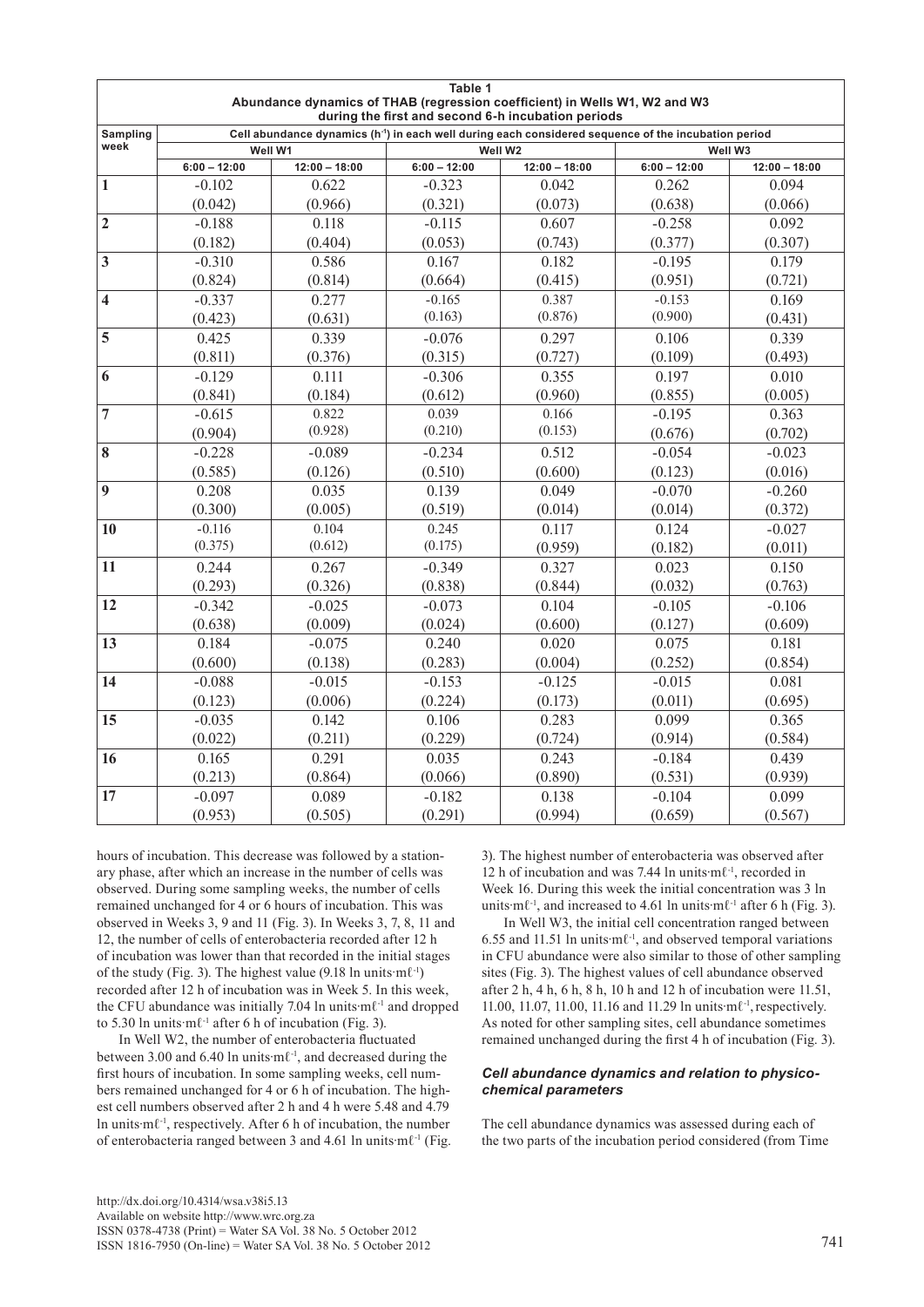| Table 2<br>Abundance dynamics of enterobacteria (regression coefficient) in Wells W1, W2 and W3 |                |                                                                                                                  |                |                                                    |                |                 |  |  |  |  |
|-------------------------------------------------------------------------------------------------|----------------|------------------------------------------------------------------------------------------------------------------|----------------|----------------------------------------------------|----------------|-----------------|--|--|--|--|
|                                                                                                 |                |                                                                                                                  |                | during the first and second 6-h incubation periods |                |                 |  |  |  |  |
| Sampling                                                                                        |                | Cell abundance dynamic (h <sup>-1</sup> ) in each well during each considered sequence of the incubation period. |                |                                                    |                |                 |  |  |  |  |
| week n°                                                                                         |                | Well W1                                                                                                          |                | Well W2                                            |                | Well W3         |  |  |  |  |
|                                                                                                 | $6:00 - 12:00$ | $12:00 - 18:00$                                                                                                  | $6:00 - 12:00$ | $12:00 - 18:00$                                    | $6:00 - 12:00$ | $12:00 - 18:00$ |  |  |  |  |
| 1                                                                                               | $-0.122$       | 0.771                                                                                                            | 0.035          | 0.560                                              | 0.097          | 0.036           |  |  |  |  |
|                                                                                                 | (0.157)        | (0.992)                                                                                                          | (0.066)        | (0.816)                                            | (0.883)        | (0.377)         |  |  |  |  |
| $\overline{2}$                                                                                  | 0.009          | 0.072                                                                                                            | 0.089          | 0.035                                              | 0.160          | 0.058           |  |  |  |  |
|                                                                                                 | (0.000)        | (0.143)                                                                                                          | (0.066)        | (0.066)                                            | (0.202)        | (0.208)         |  |  |  |  |
| $\mathbf{3}$                                                                                    | $-0.359$       | $-0.035$                                                                                                         | 0.001          | 0.000                                              | $-0.058$       | $-0.007$        |  |  |  |  |
|                                                                                                 | (0.600)        | (0.066)                                                                                                          | (0.000)        | (0.000)                                            | (0.073)        | (0.000)         |  |  |  |  |
| 4                                                                                               | $-0.199$       | 0.321                                                                                                            | $-0.035$       | 0.165                                              | $-0.186$       | 0.015           |  |  |  |  |
|                                                                                                 | (0.899)        | (0.788)                                                                                                          | (0.066)        | (0.870)                                            | (0.221)        | (0.005)         |  |  |  |  |
| 5                                                                                               | $-0.172$       | 0.686                                                                                                            | 0.049          | 0.207                                              | 0.041          |                 |  |  |  |  |
|                                                                                                 | (0.070)        | (0.859)                                                                                                          | (0.029)        | (0.537)                                            | (0.167)        | (0.729)         |  |  |  |  |
| 6                                                                                               | $-0.167$       | 0.365                                                                                                            | $-0.565$       | 0.458                                              | $-0.156$       | 0.114           |  |  |  |  |
|                                                                                                 | (0.277)        | (0.812)                                                                                                          | (0.999)        | (0.459)                                            | (0.899)        | (0.973)         |  |  |  |  |
| $\overline{7}$                                                                                  | $-0.604$       | 0.109                                                                                                            | 0.139          | 0.292                                              | $-0.326$       | 0.444           |  |  |  |  |
|                                                                                                 | (0.866)        | (0.071)                                                                                                          | (0.400)        | (0.228)                                            | (0.443)        | (0.646)         |  |  |  |  |
| 8                                                                                               | $-0.159$       | 0.150                                                                                                            | $-0.124$       | 0.165                                              | 0.046          | 0.116           |  |  |  |  |
|                                                                                                 | (0.093)        | (0.701)                                                                                                          | (0.666)        | (0.870)                                            | (0.019)        | (0.479)         |  |  |  |  |
| 9                                                                                               | 0.092          | 0.289                                                                                                            | $-0.359$       | 0.234                                              | $-0.082$       | 0.032           |  |  |  |  |
|                                                                                                 | (0.066)        | (0.642)                                                                                                          | (0.600)        | (0.510)                                            | (0.121)        | (0.017)         |  |  |  |  |
| 10                                                                                              | $-0.047$       | 0.382                                                                                                            | 0.139          | 0.088                                              | $-0.069$       | 0.119           |  |  |  |  |
|                                                                                                 | (0.011)        | (0.617)                                                                                                          | (0.400)        | (0.225)                                            | (0.241)        | (0.997)         |  |  |  |  |
| 11                                                                                              | $-0.019$       | $-0.167$                                                                                                         | $-0.165$       | 0.124                                              | 0.020          | 0.031           |  |  |  |  |
|                                                                                                 | (0.001)        | (0.586)                                                                                                          | (0.870)        | (0.494)                                            | (0.104)        | (0.951)         |  |  |  |  |
| 12                                                                                              | 0.127          | $-0.243$                                                                                                         | $-0.139$       | 0.104                                              | 0.144          |                 |  |  |  |  |
|                                                                                                 | (0.308)        | (0.595)                                                                                                          | (0.800)        | (0.600)                                            | (0.836)        | (0.871)         |  |  |  |  |
| 13                                                                                              | $-0.292$       | 0.414                                                                                                            | $-0.055$       | 0.081                                              | 0.033          | $-0.015$        |  |  |  |  |
|                                                                                                 | (0.600)        | (0.477)                                                                                                          | (0.096)        | (0.800)                                            | (0.624)        | (0.279)         |  |  |  |  |
| 14                                                                                              | $-0.486$       | 0.709                                                                                                            | 0.049          | $-0.222$                                           | $-0.062$       | 0.153           |  |  |  |  |
|                                                                                                 | (0.649)        | (0.732)                                                                                                          | (0.054)        | (0.184)                                            | (0.326)        | (0.453)         |  |  |  |  |
| 15                                                                                              | $-0.375$       | 0.217                                                                                                            | $-0.137$       | 0.321                                              | 0.315          | $-0.022$        |  |  |  |  |
|                                                                                                 | (0.948)        | (0.529)                                                                                                          | (0.216)        | (0.381)                                            | (0.356)        | (0.214)         |  |  |  |  |
| 16                                                                                              | $-0.015$       | 0.135                                                                                                            | 0.241          | 0.610                                              | 0.084          | 0.029           |  |  |  |  |
|                                                                                                 | (0.986)        | (0.988)                                                                                                          | (0.600)        | (0.607)                                            | (0.265)        | (0.940)         |  |  |  |  |
| 17                                                                                              | $-0.065$       | 0.226                                                                                                            | 0.001          | 0.222                                              | $-0.017$       | 0.058           |  |  |  |  |
|                                                                                                 | (0.301)        | (0.790)                                                                                                          | (0.000)        | (0.966)                                            | (0.676)        | (0.211)         |  |  |  |  |

zero ( $T_0$ ) to the 6<sup>th</sup> hour, and from the 6<sup>th</sup> hour to the 12<sup>th</sup> hour). It appeared that a decrease in the concentration of cultivable THAB and enterobacteria occurred in most cases during the first 6 h of incubation (Tables 1–2). The CAIR of the THAB during this incubation period ranged between 0.035 h<sup>-1</sup> (Week 15) and 0.615 h<sup>-1</sup> (Week 7) in Well W1, between 0.073 h<sup>-1</sup> (Week 12) and 0.349 h<sup>-1</sup> (Week 11) in Well W2, and between 0.015 h<sup>-1</sup> (Week 14) and  $0.258$  h<sup>-1</sup> (Week 2) in Well W3 (Table 1). During this period, the highest CAGR for THAB was 0.425 h-1 in Well W1 (Week 5), 0.245 h<sup>-1</sup> in Well W2 (Week 10), and 0.262 h<sup>-1</sup> in Well W3 (Week 1) (Table 1). During the second incubation period (from the  $6<sup>th</sup>$  to the 12<sup>th</sup> hour), the abundance dynamics of the THAB were positive in most cases. The CAGR ranged between  $0.035$  h<sup>-1</sup> (Week 9) and  $0.822$  h<sup>-1</sup> (Week 7) in Well W1, between  $0.020$  h<sup>-1</sup> (Week 13) and  $0.607$  h<sup>-1</sup> (Week 2) in Well W2, and between 0.010 h<sup>-1</sup> (Week 6) and 0.439 h<sup>-1</sup> (Week 16) in Well W3 (Table 1). It was noted that the highest CAGRs of the THAB registered during this period were preceded by negative values of cell abundance dynamics recorded during the first period (Table 1). The highest CAIRs during the second period

were 0.075 h<sup>-1</sup> in Well W1 (Week 13), 0.125 h<sup>-1</sup> in Well W2 (Week 14) and 0.260 h-1 in Well W3 (Week 9) (Table 1).

In Weeks 8, 12 and 14 in Well W1, the cell dynamics of the THAB were negative during the two incubation periods (Table 1). The CAIRs during the first and second period were 0.228 h-1 and 0.089 h<sup>-1</sup>, respectively, for Week 8, 0.342 h<sup>-1</sup> and 0.025 h<sup>-1</sup>, respectively, for Week 12, and  $0.088$  h<sup>-1</sup> and  $0.015$  h<sup>-1</sup>, respectively, for Week 14 (Table 1). In Well W2, the CAIR decreased in Week 14 from 0.153 h<sup>-1</sup> in the first incubation period to 0.125 h<sup>-1</sup> in the second. The same observation was made in Well W3 in which the CAIR value decreased in Week 8 from  $0.054$  h<sup>-1</sup> to  $0.023$  h<sup>-1</sup>. However, in the same well in Week 9, an increase in CAIR from  $0.070$  h<sup>-1</sup> to  $0.260$  h<sup>-1</sup> was observed (Table 1). Between Weeks 8 and 9, no change in climate and temperature was observed, though a mild rain fell in the region 2 days before Week 9.

The CAIR value for the enterobacteria in the first incubation period  $(6.00-12.00)$  ranged between 0.015 h<sup>-1</sup> (Week 16) and  $0.604$  h<sup>-1</sup> (Week 7) in W1, between 0.035 h<sup>-1</sup> (Week 4) and  $0.565$  h<sup>-1</sup> (Week 6) in W2, and between 0.017 h<sup>-1</sup> (Week 17) and  $0.326$  h<sup>-1</sup> (Week 7) in W3 (Table 2). During this period, the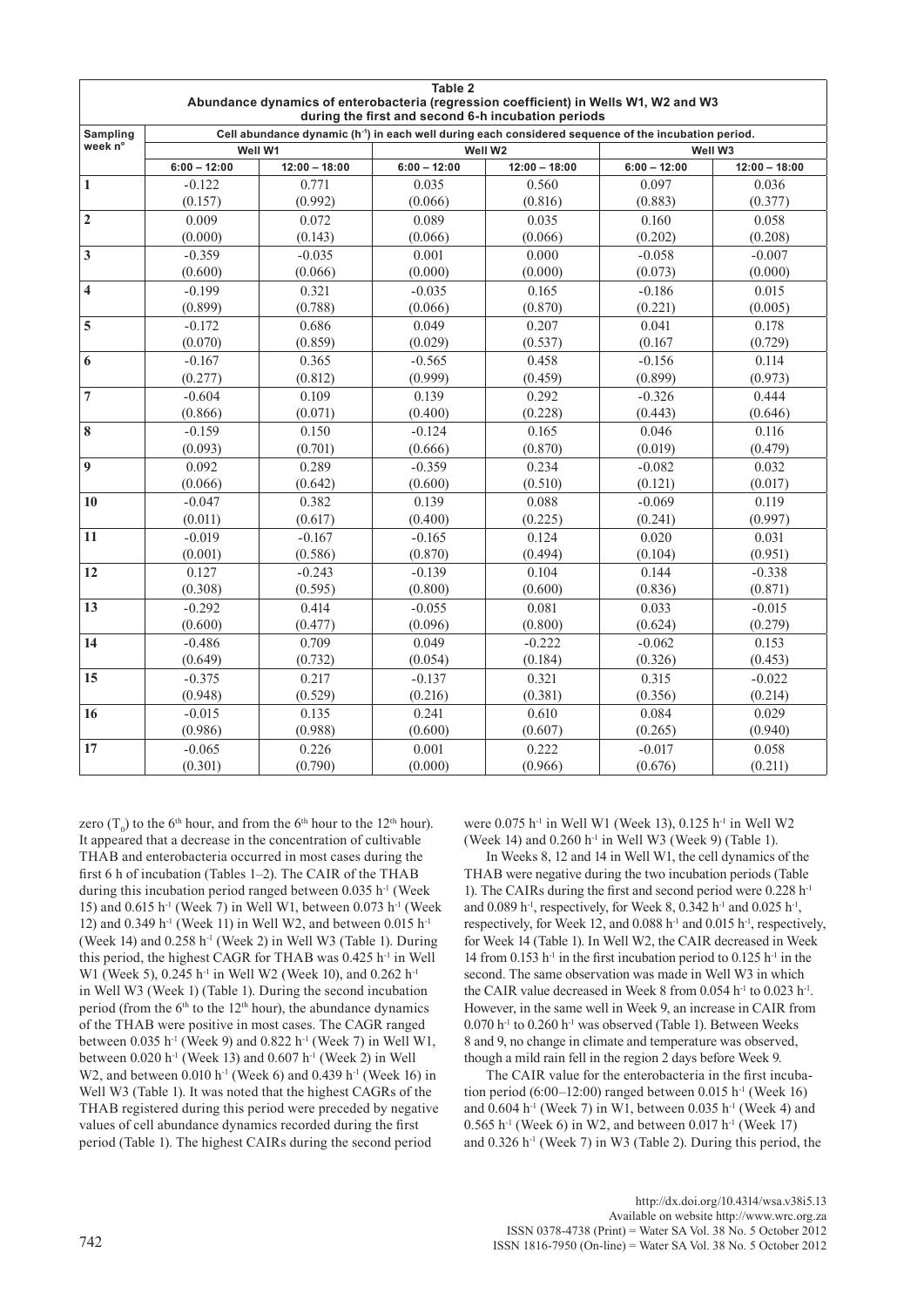|                                                                                                                                                                       |                                |                     |                 |                     |                | Table 3             |                 |                     |                     |                     |                 |                     |
|-----------------------------------------------------------------------------------------------------------------------------------------------------------------------|--------------------------------|---------------------|-----------------|---------------------|----------------|---------------------|-----------------|---------------------|---------------------|---------------------|-----------------|---------------------|
| Correlation coefficients between physico-chemical parameters and cell abundance dynamics in Wells W1, W2 and W3<br>during the first and second 6-h incubation periods |                                |                     |                 |                     |                |                     |                 |                     |                     |                     |                 |                     |
| <b>Physico-</b>                                                                                                                                                       | <b>Correlation coefficient</b> |                     |                 |                     |                |                     |                 |                     |                     |                     |                 |                     |
| <b>chemical</b><br>parameters                                                                                                                                         | Well W1                        |                     |                 |                     | Well W2        |                     |                 |                     | Well W <sub>3</sub> |                     |                 |                     |
|                                                                                                                                                                       | $6:00 - 12:00$                 |                     | $12:00 - 18:00$ |                     | $6:00 - 12:00$ |                     | $12:00 - 18:00$ |                     | $6:00 - 12:00$      |                     | $12:00 - 18:00$ |                     |
|                                                                                                                                                                       | <b>THAB</b>                    | Entero-<br>bacteria | <b>THAB</b>     | Entero-<br>bacteria | <b>THAB</b>    | Entero-<br>bacteria | <b>THAB</b>     | Entero-<br>bacteria | <b>THAB</b>         | Entero-<br>bacteria | <b>THAB</b>     | Entero-<br>bacteria |
| Temperature                                                                                                                                                           | 0.293                          | 0.331               | 0.117           | 0.001               | $-0.274$       | 0.268               | 0.041           | $-0.289$            | 0.229               | $-0.036$            | $-0.123$        | $-0.202$            |
| Conductivity                                                                                                                                                          | 0.177                          | 0.012               | $-0.019$        | 0.096               | 0.067          | 0.022               | $-0.321$        | $-0.239$            | $-0.091$            | 0.112               | $-0.152$        | 0.021               |
| BOD <sub>5</sub>                                                                                                                                                      | 0.281                          | $-0.189$            | $-0.152$        | $-0.064$            | 0.127          | 0.037               | $-0.255$        | $-0.555**$          | $0.616***$          | 0.231               | $-0.077$        | 0.068               |
| pH                                                                                                                                                                    | $-0.713***$                    | 0.040               | $-0.318$        | 0.251               | $-0.162$       | $-0.291$            | 0.306           | 0.060               | $-0.297$            | $-0.098$            | 0.004           | $-0.127$            |
| <b>TSS</b>                                                                                                                                                            | $-0.007$                       | $-0.290$            | $-0.288$        | $-0.313$            | $-0.055$       | $-0.356$            | $-0.252$        | $-0.202$            | $-0.182$            | 0.018               | $-0.276$        | $-0.027$            |
| Colour                                                                                                                                                                | $-0.049$                       | $-0.299$            | $-0.482*$       | $-0.391$            | $-0.279$       | $-0.243$            | $-0.264$        | $-0.080$            | $-0.014$            | $-0.330$            | $-0.324$        | $-0.170$            |
| Turbidity                                                                                                                                                             | 0.047                          | $-0.336$            | $-0.267$        | $-0.229$            | $-0.262$       | $-0.107$            | $-0.248$        | $-0.157$            | $-0.306$            | $-0.521$            | $-0.100$        | $-0.296$            |
| ICO.                                                                                                                                                                  | $-0.110$                       | 0.001               | $-0.110$        | $0.441*$            | $0.517**$      | 0.013               | $-0.414*$       | 0.120               | $-0.237$            | $-0.260$            | 0.172           | $-0.226$            |
| Water column                                                                                                                                                          | 0.110                          | $0.513**$           | $-0.182$        | $-0.031$            | $-0.227$       | $-0.041$            | 0.310           | $-0.291$            | 0.018               | 0.018               | $-0.379$        | $-0.204$            |
| $NH+$                                                                                                                                                                 | 0.128                          | 0.309               | $-0.296$        | 0.273               | $0.423*$       | $-0.236$            | $-0.432*$       | $-0.102$            | 0.196               | 0.068               | $-0.319$        | $-0.097$            |

*Enterobact.: Enterobacteria; THAB: total heterotrophic aerobe bacteria; Temperat.: temperature; Elec. Cond.: electrical conductivity; Water Col.: water column thickness*

*n= 17; \*P<0.1; \*\*P<0.05; \*\*\*P<0.01*

highest CAGR noted was  $0.127$  h<sup>-1</sup> in W1,  $0.241$  h<sup>-1</sup> in W2, and  $0.315$  h<sup>-1</sup> in W3. The CAGR ranged between  $0.072$  h<sup>-1</sup> (Week 2) and 0.771 h<sup>-1</sup> (Week 1) in W1, between 0.035 h<sup>-1</sup> (Week 2) and  $0.610$  h<sup>-1</sup> (Week 16) in W2, and between  $0.015$  h<sup>-1</sup> (Week 4) and  $0.444$  h<sup>-1</sup> (Week 7) in W3 (Table 2). As in the case of the THAB, the abundance dynamics of the enterobacteria were found to be positive in most cases during the second incubation period (12:00–18:00).

A Spearman correlation test was performed between the cell abundance dynamics and physico-chemical parameters recorded before incubation. Results revealed that BOD5 was significantly correlated (*P*<0.05) with abundance dynamics for enterobacteria in W2, during the incubation period from 6:00 to 12:00 hour, and with the abundance dynamics of THAB in W<sub>3</sub> over the same period (*P*<0.01) (Table 3). In W<sub>1</sub>, the cell abundance dynamics of THAB was correlated (*P*<0.01) with pH during the first 6 h of incubation, and with water colour (*P*<0.1) during the second incubation period (Table 3). The variation of the water column thickness was correlated with the abundance dynamics of enterobacteria (*P*<0.01) during the first 6 h of incubation.  $CO_2$  was correlated ( $P<0.1$ ) with the abundance dynamics of enterobacteria and THAB in W1 and W2 (Table 3). In W2, the increase in  $CO_2$  concentration and  $NH_4^+$ may have resulted in cell growth during the first incubation period and cell inhibition during the second period (Table 3).

## **Discussion**

This study showed that the abundance of enterobacteria and other heterotrophic aerobic bacteria in groundwater fluctuated during the day. Such changes could result in a decrease or increase in cell abundance. The hourly rates of change in cell numbers over the study period varied between 0.015 to 0.615 h<sup>-1</sup> for THAB and between 0.007 to 0.607 h<sup>-1</sup> for enterobacteria (Tables 1 and 2). The inhibition rate observed would be related to the starvation response of the cells due to the difficulty in degrading the organic matter present, or due to their growth (Mailloux and Fuller 2003). It has previously been reported that groundwater also harbours stygobiontic fauna of various taxa, and protozoa (Fusconi and Godinho, 1999; Zébazé Togouet et al., 2009). The literature has indicated that selective and

non-selective grazing of groundwater bacteria by nanoflagellates can occur during incubation, and that uptake rate depends on the concentration of bacteria and predators (Kinner et al., 1998). Bengtsson (1989) noted that groundwater bacteria from an oligotrophic environment showed a mixed strategy of economised metabolism.

The CAGR values varied from 0.010 to 0.822 h<sup>-1</sup> for THAB, and from 0.001 to 0.771  $h^{-1}$  for enterobacteria (Tables 1 and 2). Harvey and George (1987) studied wells where the temperature ranged between 11 and 14°C, and detected bacterial growth rates ranging from 0.005 to 0.042 h<sup>-1</sup>; the highest growth rate was recorded in wells with higher temperature. Mailloux and Fuller (2003) have recorded that in some underground waters the generation time of *Comamonas* sp. and *Acidovorax* sp. ranges between 3.90 and 5.08 h, and between 5.53 and 6.97 h, respectively. This corresponds to a growth rate ranging between 0.197 and 0.256 h-1 for *Comamonas* sp and between 0.143 and 0.181 h-1 for *Acidovorax* sp. These authors reported that the groundwater sampled was relatively poor in biodegradable organic matter (less than 50 mg∙ℓ-1). In this study, the BOD5 values ranged between 5 and 125 mg∙ℓ-1 (Fig. 1). The differences among wells in the concentration of BOD5 are the likely origin of the relative differences noted in CAGR or CAIR values.

In most cases, there was a relative decrease in cell numbers during the first 6 hours of incubation (Figs. 2–3). This behaviour is similar to that reported in previous studies of the introduction and dynamics of bacteria in groundwater. Van Elsas and Heijnen (1990) and Alden and co-workers (2001) indicated that the introduction of bacteria in soil is usually followed by an initial decrease in biomass of the introduced cells, due to environmental influences on cell survival and the stability of abiotic factors such as texture and soil particle size, and dynamic abiotic factors such as temperature, water content, pH, nutrients and other chemicals. The slight decrease in the abundance of enterobacteria and other heterotrophic bacteria during the first hours of incubation could be due to their adaptation to the new environmental conditions.

Abundance dynamics of bacteria in water environments could also be impacted by viral activity (Yates et al., 1990). Pachepsky et al. (2006) indicated that bacterial metabolism is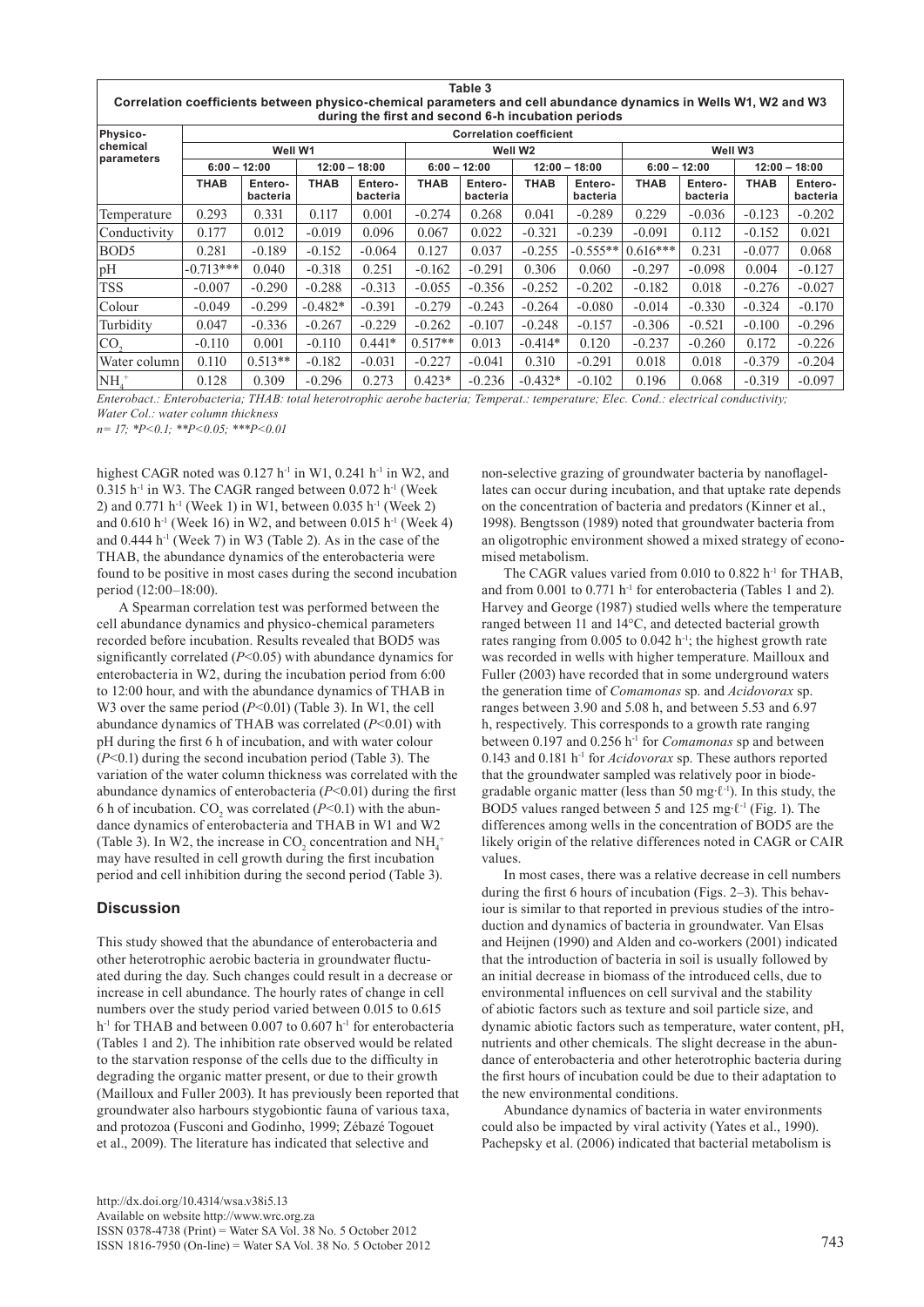relatively inhibited during the adaptation step and this is followed by re-growth. The slight decrease during the first hours of incubation could also be attributed to interaction amongst cells. According to Fallon and Perri (1996), one of the important criteria which influence the survival of the organisms in groundwater is their ability to compete for substrate and nutrients.

Temporal changes in cell abundance were in some cases significantly correlated with initial physico-chemical characteristics of the water, such as pH, colour, BOD5, dissolved CO<sub>2</sub> and  $NH<sub>4</sub><sup>+</sup>$  (Table 3). The most favourable pH range for enterobacterial survival in groundwater is 6–7 (Reddy et al., 1981). In addition, the pH of the environment affects the solubility of compounds and the charge distribution in the system (Fallon and Perri, 1996). In this study, the pH values ranged between 5.45 and 6.04 in W1, between 4.93 and 5.35 in W2, and between 6.87 and 8.04 in W3 (Fig. 1). The enterobacteria found in these wells have most likely adapted to survive in these different environmental conditions.

Mouser et al. (2009) assessed the influence of ammonium on bacterial community structure and the physiological status of contaminated groundwater. Analysis of the 16S subunit of rRNA gene sequences suggested that ammonium may be one of the important factors influencing community composition. In addition, it is the primary source of nitrogen during some geochemical reduction reactions in groundwater systems. The colour of the water is related to the dissolution of metals, which often acts selectively on the evolution of microbial populations in ground water (Benyehuda et al., 2003).

The water temperature in this study ranged between 19 and 20°C (Fig. 1). No significant influence of this factor on the changes in CFU abundance was noted (Table 3). However, studies of temporal changes in groundwater quality when stored at different household conditions have noted that the highest CAGR of the THAB at Day 3 of storage was 0.249 d<sup>-1</sup> at 3°C, 0.559 d-1 at 10°C, 0.924 d-1 at 18°C, and 1.233 d-1 at 25°C; however, at Day 7 of storage, it was 0.362 d<sup>-1</sup> at 3°C, 0.497 d<sup>-1</sup> at 10°C, 0.690 d<sup>-1</sup> at 18°C, and 0.672 d<sup>-1</sup> at 25°C (Nola et al., 2010). The absence of a significant correlation with temperature might be due to the incubation duration, which was relatively shorter in the current study.

Bacterial abundance underwent temporal variation. The stabilisation of cell abundance for several hours which was sometimes observed during incubation could be related either to the depletion of available energy sources, or to the effect of certain products synthesised by a small proportion of microorganisms, which in turn act on the majority of cells by inhibiting their metabolism or by lengthening their lag time (Li et al., 2006). The impact of the water column thickness on the bacterial abundance fluctuations might be due to a hydrological process in the groundwater environment, and this could affect the chemical composition of the water.

In the aquatic environment in general, multiple microorganisms coexist as communities competing for resources. Attributes such as growth rate and production of quorumsensing inhibitors may allow bacteria to effectively interact and coexist in a water environment (Kolter and Losick, 1998). Simoes et al. (2007) studied the interactions amongst most species of *Methylobacterium, Sphingomonas, Burkholderia, Staphylococcus* and *Acinetobacter* genera and noted synergy/ cooperation between some species, and antagonism and neutral interaction between others. In addition, chemical elements have a major influence on micro-organism survival in the aquatic medium. In return, micro-organisms influence water physicochemical properties through release of diverse metabolic

wastes, in response to variation of environmental conditions (Tiago et al., 2004; Todar, 2007; Krammer et al., 2008). Some of these metabolic wastes can be harmful to other living microorganisms in the ecosystem.

# **Conclusion**

Although the investigation has been carried out in the mesocosm, the results suggest that the abundance dynamics of microorganisms in groundwater might initially show a decrease in abundance followed by an increase. Moreover, temporal variations of bacterial abundance in groundwater which have been widely reported in the literature might be due to the *in situ* inactivation or growth of many cells, in addition to other phenomena such as dilution by infiltrating water, or cell retention on geochemical particles in suspension. This will depend on the microbial group investigated.

#### **References**

- ALDÉN L, DEMOLING F and BAATH E (2001) Rapid method of determining factors limiting bacterial growth in soil. *Appl. Environ. Microbiol*. **67** 1830–1838.
- ALFREIDER A, LOFERER-KRÖSSBACHER M and PSENNER R (2001) Influence of artificial groundwater lakes on the abundance and activity of bacteria in adjacent subsurface systems. *[Limnologica – Ecol. Manage. Inland Waters](http://www.sciencedirect.com/science/journal/00759511)* **31** (4) 249–255.
- APHA (1998) *Standard Methods for the Examination of Water and Wastewater*. American Public Health Association/American Water Works Association/Water Environment Federation, Washington DC. 1150 pp.
- BACHELIER G (1959) Etude pédologique des sols de Yaoundé. Contribution à l'étude de la pédogenèse des sols ferralitiques. *Agronomie Tropicale* **19** 279–305.
- BAILEY NTJ (1981) *Statistical Methods in Biology*. Hodder and Stoughton, London. 216 pp.
- BENGTSSON G (1989) Growth and metabolic flexibility in groundwater bacteria. *Microb. Ecol.* **18** 235–248.
- BENYEHUDA G, COOMBS J, WARD PL, BALKWILL D and BARKAY T (2003) Metal resistance among aerobic chemoheterotrophic bacteria from the deep terrestrial subsurface. *Can. J. Microbiol.* **49** 151–156.
- DZEDA B, KAISER M. and MACH S (1998) Bacteria and groundwater. Soil and groundwater pollution. Civil Engineering Dept., Virginia Tech.URL: http://www.cee.vt.edu/program-areas/environmental/teach/gwprimer/bacteria.html (Accessed 25 March 2009).
- FALLON A and PERRI K (1996) Pathogen survival and transport in groundwater. URL: http://www.cee.vt.edu/ewr/environmental/ teach/gwprimer/pathogen/pathogen.html (Accessed 5 June 2009).
- FENCHEL T (2001) Micoorganisms (microbes), role of. *Encyclopedia of Biodiversiy* **4** 207–219.
- FUSCONI R and GODINHO MJL (1999) Bacteria and protozoa populations in groundwater in a landfill area in São Carlos, SP. *Revista de Microbiologia* **30** 196–202.
- GILBERT J, DANIELOPOL DL and STANFORD JA (1994) *Groundwater Ecology*. Academic Press, San Diego. 583 pp.
- HARVEY RW and GEORGE LH (1987) Growth determinations for unattached bacteria in contaminated aquifer. *Appl. Environ. Microbiol.* **53** (12) 2992–2996.
- HOLT JG, KRIEG NR, SNEATH PHA, STALEY JT and WILLIAMS ST (2000) *Bergey's Manual of Determinative Bacteriology*. Lippincott Williams and Wilkins, Philadelphia. 787 pp.

KINNER NE, HARVEY RW, BLAKESLEE K, NOVARINO G and MEEKER ID (1998) Size-selective predation on groundwater bacteria by nanoflagellates in an organic-contaminated aquifer. *Appl. Environ. Microbiol.* **64** (2) 618–625.

KOLTER R and LOSICK R (1998) One for all and all for one. *Science* **280** 226–227.

> [http://dx.doi.org/10.4314/wsa.v38i5.13](http://dx.doi.org/10.4314/wsa.v37i4.18)  Available on website http://www.wrc.org.za

744 ISSN 1816-7950 (On-line) = Water SA Vol. 38 No. 5 October 2012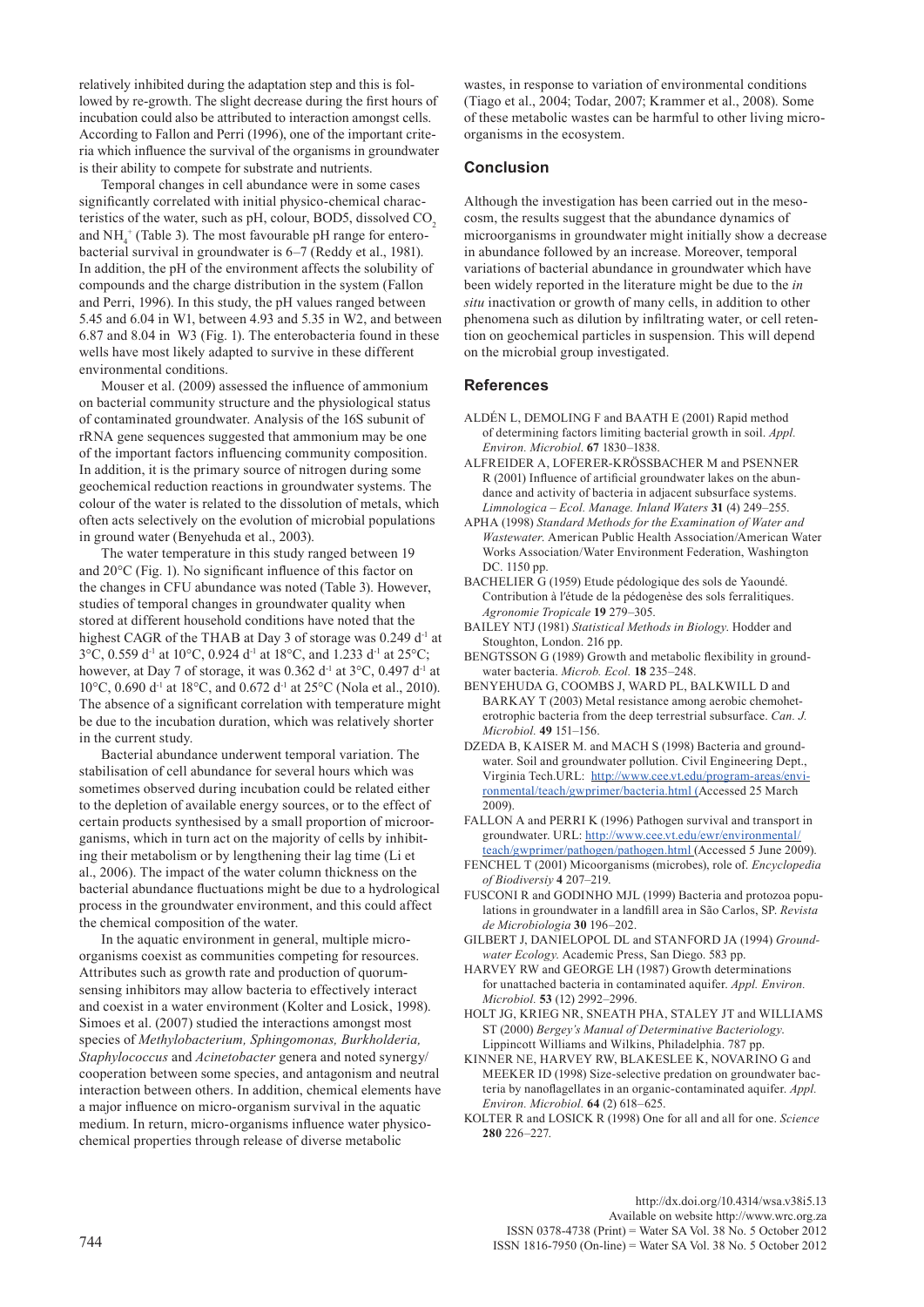- KRAMMER M, VELIMIROV B, FISCHER U, FARNLEITNER AH, HERZIG A and KIRSCHNER AKT (2008) Growth response of soda lake bacterial communities to simulated rainfall. *Microb. Ecol.* **55** (2) 194–211.
- LI Y, ODUMERU JA, GRIFFITHS M and MCKELLAR RC (2006) Effect of environmental stresses on the mean and distribution of individual cell lag times of *Escherichia coli* O157:H7. *Int. J. Food Microbiol.* **110** 278–285.
- MAILLOUX BJ and FULLER ME (2003) Determination of *in situ*  bacterial growth rates in aquifers and aquifer sediments. *Appl. Environ. Microbiol.* **69** (7) 3798–3808.
- MARCHAL N, BOURDON JL and RICHARD Cl (1991) *Les milieux de culture pour l*ʹ*isolement et l*ʹ*identification biochimique des bactéries*. Doin, Paris. 509 pp.
- MAYER AS, CARRIÈRE PPE, GALLO C, PENNEL KD, TAYLOR TP, WILLIAMS GA and ZHONG L (1997) Groundwater quality. *Water Environ. Res.* **69** 778–844.
- MOUSER PJ, N'GUESSAN AL, ELIFANTZ H, HOLMES DE, WILLIAMS KH, WILKINS MJ, LONG PE and LOVLEY DR (2009) Influence of heterogeneous ammonium availability on bacterial community structure and the expression of nitrogen fixation and ammonium transporter genes during in situ bioremediation of uranium-contaminated groundwater. *Environ. Sci. Technol.* **43** (12) 4386–4392.
- NOLA M, NJINE T, SIKATI FOKO V and DJUIKOM E (2001) Distribution de *Pseudomonas aeruginosa* et *Aeromonas hydrophila* dans les eaux de la nappe phréatique superficielle en zone équatoriale au Cameroun et relations avec quelques paramètres chimiques du milieu. *Rev. Sci. Eau* **14** 35–53.
- NOLA M, NJINÉ T, DJUIKOM E and SIKATI FOKO V (2002) Faecal coliforms and faecal streptococci community in the underground water in an equatorial area in Cameroon (Central Africa): The importance of some environmental chemical factors. *Water Res.* **36** 3289–3297.

NOLA M, DJARMAILA E, KEMKA N, CHIHIB N-E, ZÉBAZÉ

TOGOUET SH, KRIER F, SERVAIS P, HORNEZ J-P and NJINÉ T (2010) Assessment of the future of heterotrophic aerobe bacteria and electrical conductivity in groundwater samples stored in household conditions at different temperatures, in the equatorial region of Central Africa. *Afr. J. Microbiol. Res.* **4** (20) 2055–2066.

- PACHEPSKY YA, SADEGHI AM, BRADFORD SA, SHELTON, DR, GUBER AK and DAO T (2006) Transport and fate of manureborne pathogens: Modeling Perspective. *Agric. Water Manage.* **86**  $81 - 92$
- REDDY KR, KHALEEL R and OVERCASH MR (1981) Behavior and transport of microbial pathogens and indicator organisms in soils treated with organic wastes. *J. Environ. Qual.* **10** 255–266. RODIER J (1996) *L'analyse de l'eau*. Dunod, Paris. 1384 pp.
- SIMOES LC, SIMOES M and VIEIRA MJ (2007) Biofilm interactions between distinct bacterial genera isolated from drinking water. *Appl. Environ. Microbiol*. **73** (19) 6192–6200.
- SUCCHEL B (1972) La répartition des pluies et des régions pluviométriques au Cameroun. *Travaux et Documents de Géographie Tropicale (C-E-G-CNRS)* **5** 1–288.
- TIAGO I, CHUNG AP and VERISSIMO A (2004) Bacterial diversity in a nonsaline alkaline environment: Heterotrophic aerobic populations. *Appl. Environ. Microbiol.* 7**0** (12) 7378–7387.
- TODAR K (2007) Nutrition and growth of bacteria. URL: http://www. textbookofbacteriology.net/nutgro.html (Accessed 14 June 2008).
- TOFALLIS C (2009) Least squares percentage regression. *J. Mod. Appl. Stat. Meth.* **7** 526–534.
- VAN ELSAS JD and HEIJEN CE (1990) Methods for the introduction of bacterial into soil: A review. *Biol. Fertili. Soils* **10** 127–133.
- YATES MV, STETZENBACH LD, GERBA CP and SINCLAIR NA (1990) The effect of indigenous bacteria on virus survival in ground water. *[J. Environ. Sci. Health, Part A](http://www.informaworld.com/smpp/title~content=t713597268~db=all)* **25**(1) 81–100.
- ZÉBAZÉ TOGOUET SH, BOUTIN CL, NJINÉ T, KEMKA N, NOLA M and FOTO MENBOHAN S (2009) First data on the groundwater quality and aquatic fauna of some wells and springs from Yaounde (Cameroon). *Eur. J. Water Qual.* **40** 51–74.